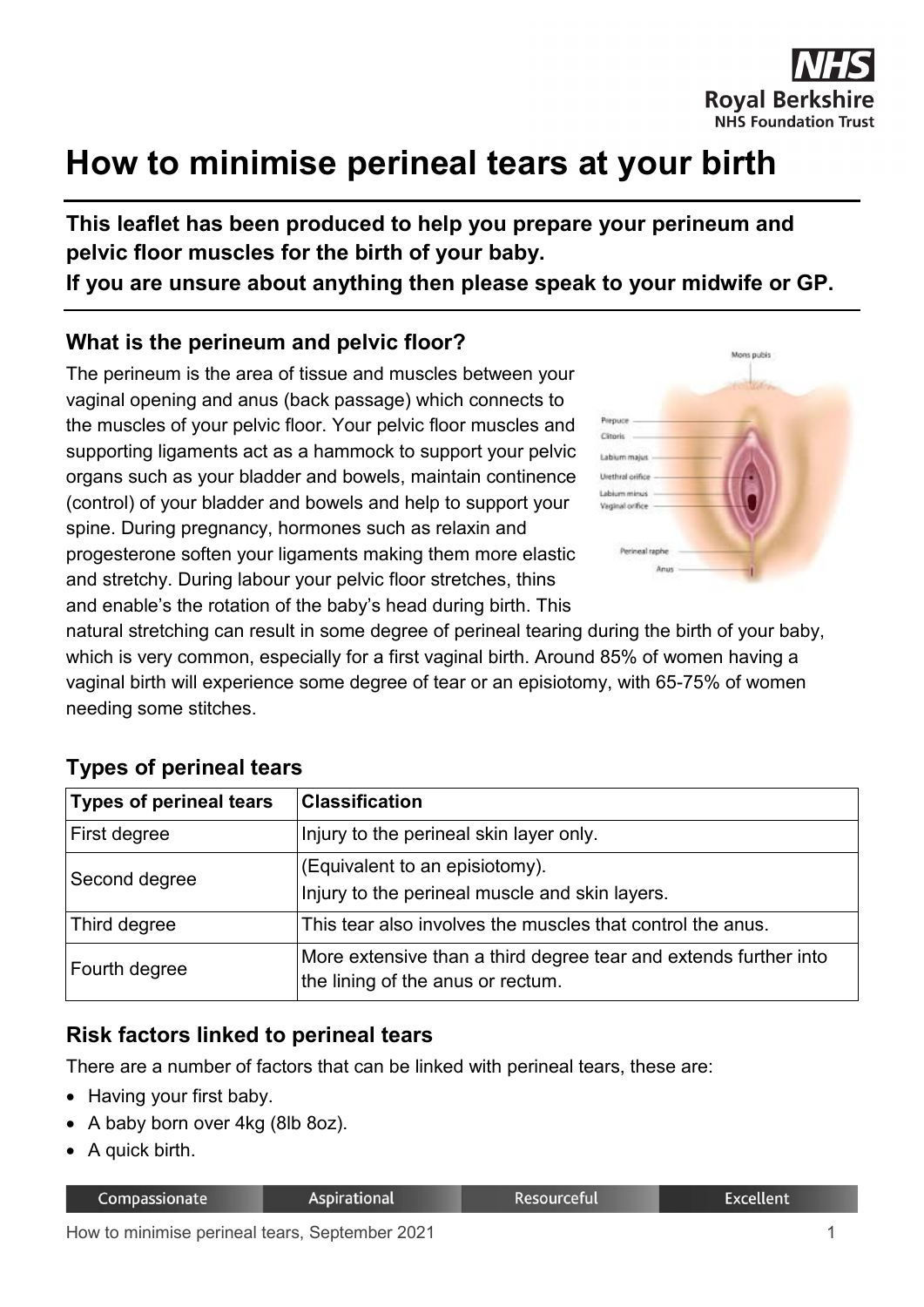- If your labour was started artificially (induced).
- A prolonged second stage.
- If your baby is in a back to back (OP) position.
- Forceps or Ventouse instrumental assisted birth.
- An epidural for pain relief as there is a link with an instrumental assisted birth.
- You may be slightly more likely to have a third or fourth degree tear if you have had one before or you are of South Asian origin.

## **Can perineal tears be prevented?**

Perineal tears may be prevented or minimised using some of the following techniques:

- Antenatal perineal massage.
- Positions for birth.
- Using a warm compress on your perineum during the birth.
- Having a slow and controlled birth of your baby's head and shoulders.

## **What are the benefits of antenatal perineal massage?**

Perineal massage is a way of preparing your perineum to stretch more easily and less painfully during the birth of your baby and is particularly beneficial if you are having your first vaginal birth, if you are over 32 years old (as collagen levels start to decrease), if you have any previous scar tissue, if you are a horse rider or a dancer.

Although research has shown that perineal massage does not make any measureable difference to the rate of tears, it does reduce the likelihood of needing an episiotomy or having a tear that requires stitches.

Perineal massage has also been shown to reduce perineal pain in the months following childbirth for women that have previously had more than one vaginal birth, so if you have previously had a perineal tear or an episiotomy then you can still perform antenatal perineal massage if you feel comfortable to do so.

## **When do I start antenatal perineal massage?**

You can start anytime from 34 weeks pregnancy and it is recommended that you massage 3-4 times a week for 5-10 minutes each time. The massage should not be painful.

#### **Instructions for perineal massage:**

• Leaning over the back of a bed, lying on your side (left lateral) and avoiding lying on your back with your legs wide apart has been shown to reduce the likelihood of an episiotomy and tearing, particularly if this is your first baby. The position for your birth is your choice, but your midwife will guide you through the progress of your labour and the different positions that you could try to help your labour and the birth of your baby. You or your partner can undertake perineal massage.

|  | Compassionate | <b>Aspirational</b> | <b>Resourceful</b> | <b>Excellent</b> |
|--|---------------|---------------------|--------------------|------------------|
|--|---------------|---------------------|--------------------|------------------|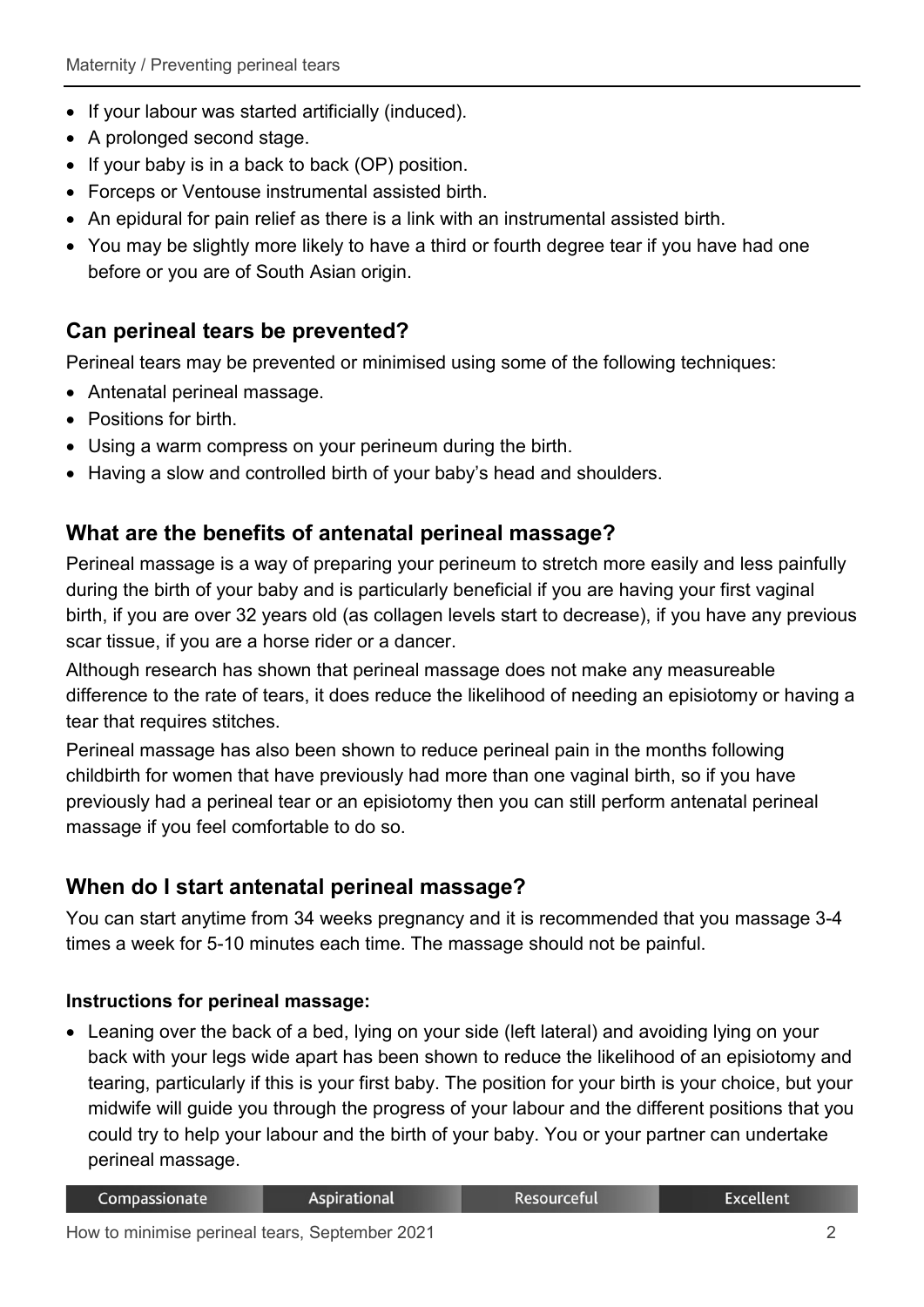- Wash your hands and keep fingernails short.
- Relax in a private place, sit with your knees bent in an upright position, leaning on some pillows for back support if preferred.
- It can be helpful to start following a shower or bath.
- Use a lubricant such a vitamin E (avoid nut based oils if you have a known allergy)
- Place lubricated thumbs or thumb 1 to 1.5inches inside your vagina.
- Press down towards the anus and to the side, hold for about 1-2 minutes until you feel a slight stretching, burning sensation, this is simulating the baby's head being born.
- With your thumbs, slowly massage the lower half of the vagina using a 'u' shaped movement, while focusing on relaxing.
- You will notice the area becoming more stretchy and with less of a burning sensation as you get used to practising the technique.

There are no known risks for massaging your perineum, but you should not perform perineal massage if your waters have broken, have vaginal thrush (candida), genital herpes or any other vaginal infection. If you suspect you have any of these conditions then please consult your midwife.



# **Positions for birth**

Leaning over the back of a bed, lying on your side (left lateral) and avoiding lying on your back with your legs wide apart has been shown to reduce the likelihood of an episiotomy and tearing, particularly if this is your first baby. The position for your birth is your choice, but your midwife will guide you through the progress of your labour and the different positions that you could try to help your labour and the birth of your baby.

# **Use of water for labour and birth**

Evidence suggests that water birth may be linked to an increase in first and second degree tears but a decrease in the rate of third and fourth degree tears. The use of water also decreases the use of episiotomies and does shorten the second stage. When you birth in water, midwives are 'hands off' the perineum during your birth, which might be linked with a slight increase in tears due to the expulsive nature of the head and body under the water.

There may be times when it is recommended that you use the water for pain relief but exit the water for birth and this will be discussed with you in advanced of entering the water.

# **Warm compress on perineum during second stage of birth**

The use of a warm compress (a pad or flannel), that is kept warm between contractions, has been shown to significantly reduce third and fourth degree tears and pain at birth. By soaking a compress in warm water (between 45-59c), wrung out and gently placed on the perineum, it can

| Compassionate | Aspirational | Resourceful |  |
|---------------|--------------|-------------|--|
|---------------|--------------|-------------|--|